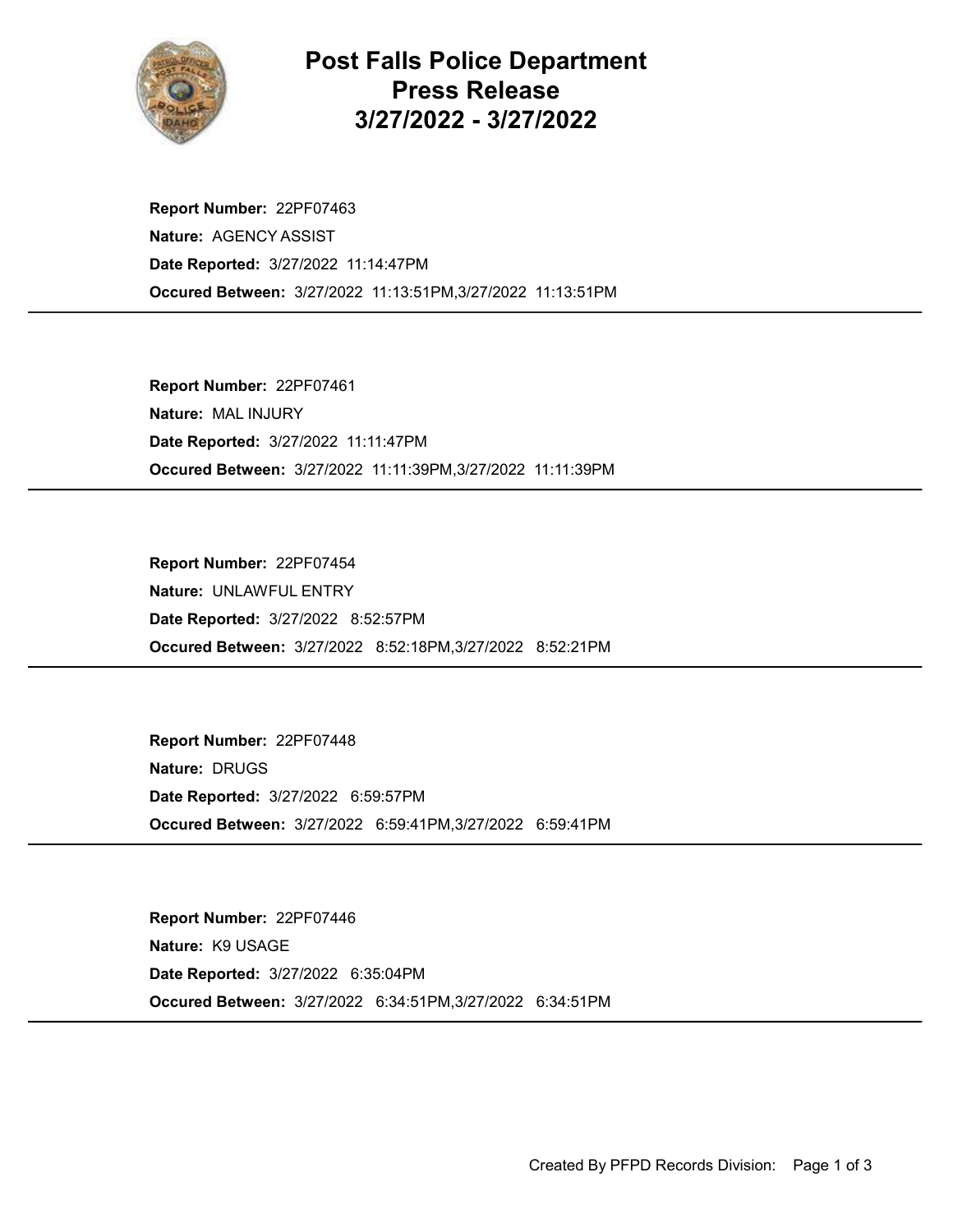Occured Between: 3/27/2022 5:00:42PM,3/27/2022 5:00:43PM Report Number: 22PF07443 Nature: SUSPICIOUS Date Reported: 3/27/2022 5:02:10PM

Occured Between: 3/27/2022 3:35:34PM,3/27/2022 3:35:34PM Report Number: 22PF07435 Nature: SEX OFFENSE Date Reported: 3/27/2022 3:39:24PM

Occured Between: 3/26/2022 9:30:00PM,3/27/2022 9:00:00AM Report Number: 22PF07415 Nature: BURGLARY AUTO Date Reported: 3/27/2022 11:58:04AM

Occured Between: 3/27/2022 11:17:42AM,3/27/2022 11:17:42AM Report Number: 22PF07405 Nature: THEFT Date Reported: 3/27/2022 11:21:18AM

Occured Between: 3/27/2022 10:41:15AM,3/27/2022 10:41:15AM Report Number: 22PF07397 Nature: DVA VIOLATION Date Reported: 3/27/2022 10:42:54AM

Occured Between: 3/26/2022 2:15:00PM,3/27/2022 7:15:00AM Report Number: 22PF07385 Nature: BURGLARY Date Reported: 3/27/2022 8:26:35AM